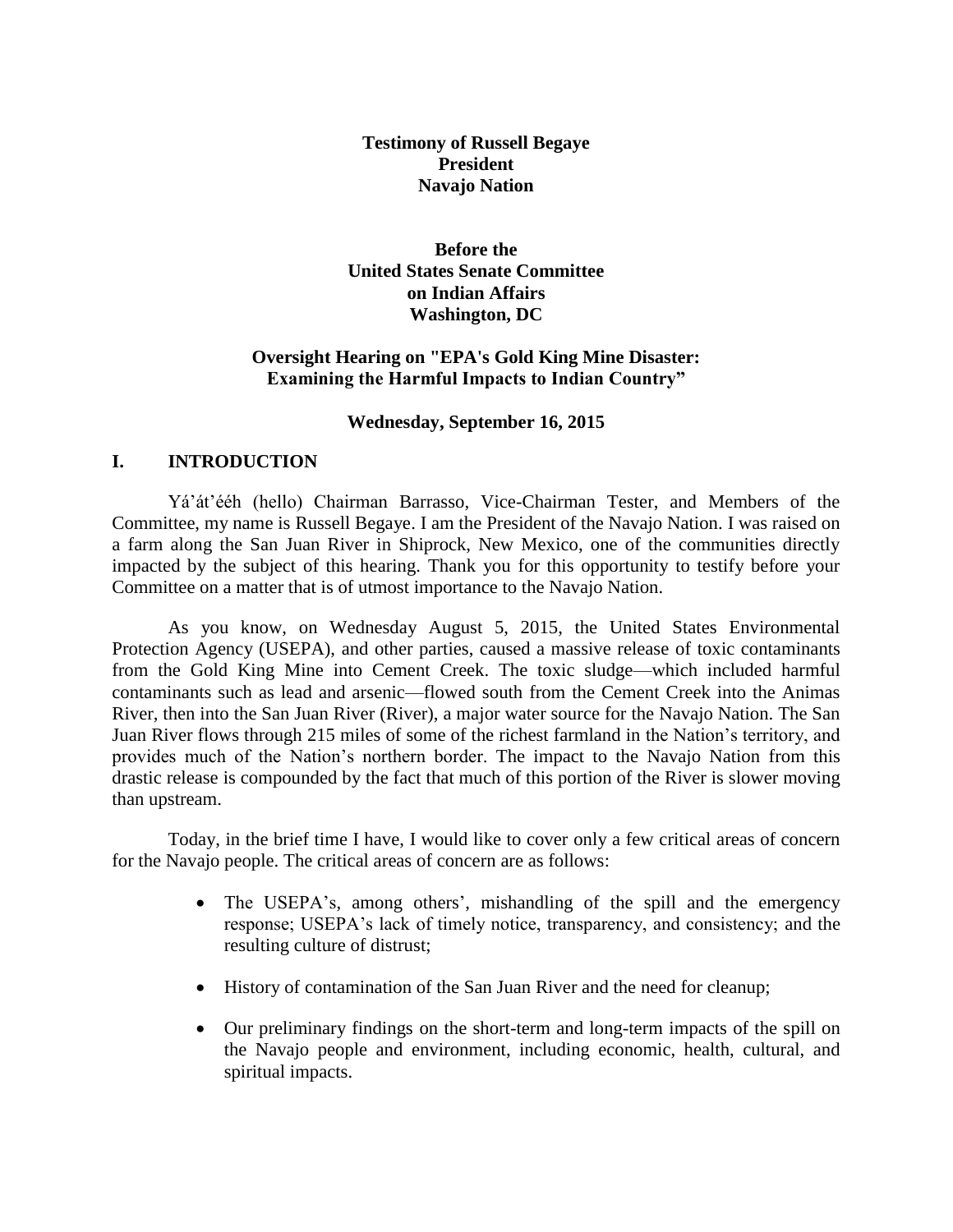To address the serious impacts of this spill and the continued threat to the Navajo people from future contamination, we request the following:

- **Resources from USEPA, FEMA and BIA to address the immediate emergency;**
- **Assurances that USEPA will fairly and timely compensate the affected farmers and livestock owners for their damages, both in the near term and long term.**
- **Resources to conduct our own water, sediment, and soil monitoring, and recognized authority for the Navajo Nation EPA to do the necessary work.**
- **That the USEPA address all the contamination that is flowing into the River.**
- **Resources to address near- and intermediate-term environmental and health impacts;**
- **Resources to study and address the long-term environmental and health impacts of the spill, and to restore the River to a safe and healthy state; and**
- **A fair and independent assessment of the role USEPA, and others, played in the events leading up to the Gold King Mine spill, and the establishment of a different lead agency.**

It is important to realize that in addition to the many known and yet unknown physical, chemical, biological, and economic effects of this spill, this spill has taken a cultural and spiritual toll on our society, disrupting our *hozho*. *Hozho* encompasses beauty, order, and harmony, and expresses the idea of striving to maintain balance in the Navajo universe. The trauma from this spill will be felt for years to come, and we need immediate and sustained help to restore the balance for our people.

# **II. THE USEPA'S MISHANDLING OF THE SPILL AND CREATION OF A CULTURE OF DISTRUST**

The NNEPA works in close partnership with USEPA to facilitate the Nation's twelve environmental programs, which are largely, if not completely, funded by the USEPA. A good and close working relationship with USEPA has always been critical to the success of the NNEPA. However, recent events relating to this spill have led to a complete shift in that relationship as USEPA has sought to quiet our legitimate concerns, and has made repeated missteps in its response efforts. We have serious concerns about the strong conflict of interest USEPA has with respect to this investigation and the emergency response necessary. No other environmental bad actor would be given leeway to investigate itself and determine to what extent it will be held accountable. We are encouraged that USEPA's Office of Inspector General will be reviewing this incident, but we believe another agency should take the lead on the on-ground response, and an independent body should conduct the investigation.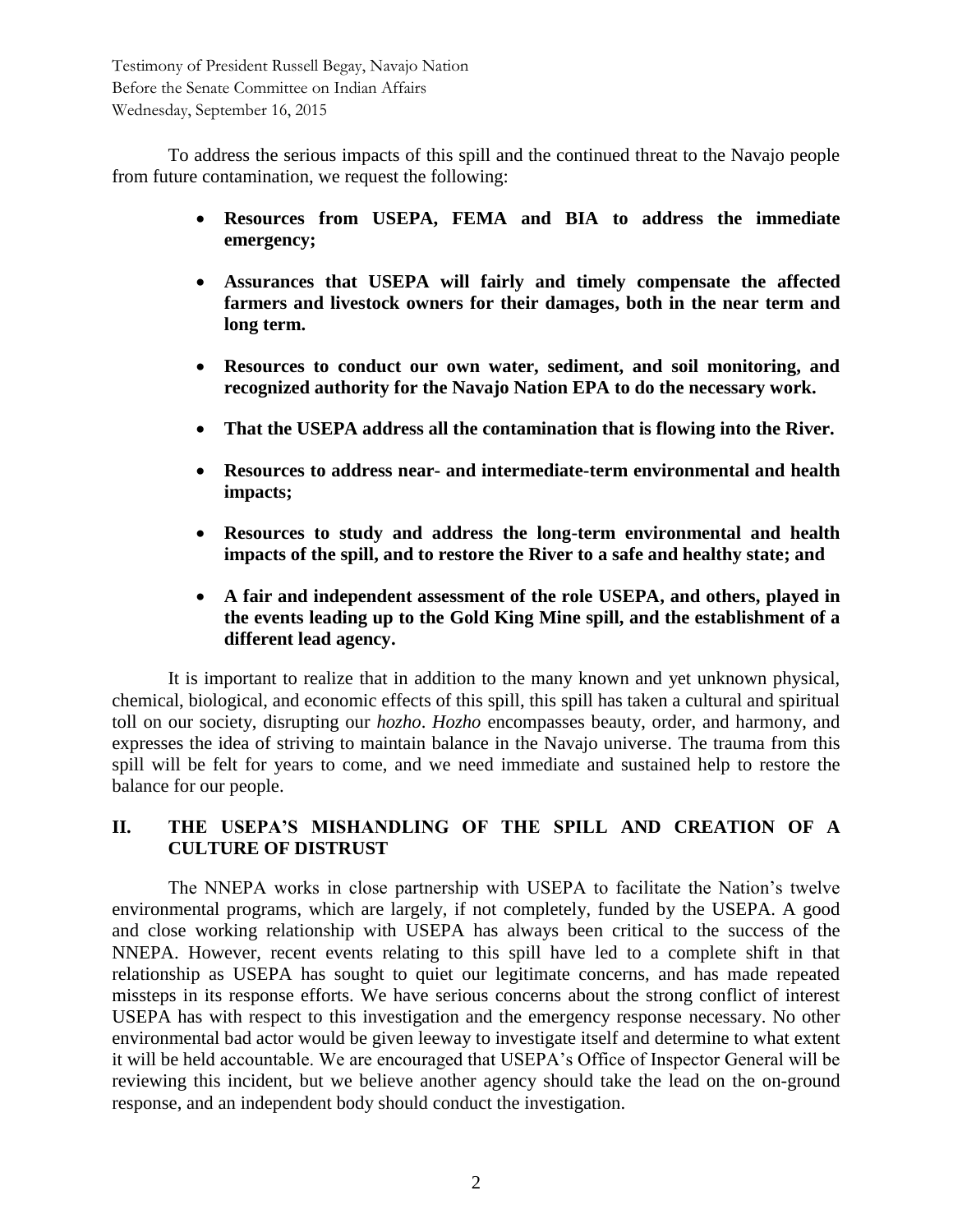$\overline{a}$ 

To begin with, the USEPA inexplicably delayed notification of the spill to the Navajo Nation. The spill occurred the morning of August 5, 2015, but the Nation was not informed of the release until August 6, a full day later, and not even by the USEPA but by the State of New Mexico. It took the USEPA almost two full days to notify us. We view this as a violation of the government-to-government relationship between the federal government and the Navajo Nation.

The USEPA also demonstrated a complete lack of transparency. Our initial warning from USEPA was of an "acid mine drainage spill in the Animas River north of Durango" of "[a]pproximately 1 [million] gallons." USEPA's initial focus appeared to be on pH levels. This served to downplay the magnitude of risk to human and animal health, and later reports by USEPA of released contaminants were incomplete. The media was receiving faster and fuller information from USEPA than the Navajo Nation. For example, the New York Times reported the spill hours before USEPA provided the Nation with notice of the spill. And media sources reported that USEPA confirmed the presence of arsenic on Friday, August 7, whereas USEPA still had not reported the presence of arsenic to the Nation even by Sunday, August 9.

USEPA on Friday, August 7 informed the Nation that "the water in Cement Creek and the Animas River near Silverton is clearing," but the Vice-President and I nonetheless made plans to travel to the Gold King Mine Sunday to assess the situation for ourselves.<sup>1</sup> We requested a tour from USEPA, but faced immediate resistance. USEPA staff indicated they would only take us to the confluence of Cement Creek with the Animas River in Silverton, Colorado, but the water at the confluence remained bright orange. It did not appear to be "clearing." We thus urged USEPA to take us to the point of release. They again refused, this time compromising by offering to take us to the treatment pools below the mine adit. We finally convinced them to take us within a half-mile of the point of release. We walked the rest of the way to the point of release. There we saw a completely unblocked mine adit with an estimated 550 gallon per minute flow of bright, opaque orange liquid pouring forth. We have since learned that prior to the blocking of the nearby Sunnyside Mine and the Red and Bonita Mine, Gold King Mine was releasing water at only 7 gallons per minute.<sup>2</sup> We took video footage and photos at the point of release and shared these with the public. This appeared to be the first time USEPA Region 9 staff visited the point of release.

While USEPA was slow in notifying the Nation of the initial spill and its associated risks, it was quick in dispatching staff to Navajo communities to hand out Standard Form 95 and encouraging members of the Navajo Nation to fill out forms to expedite settlement of their claims under the Federal Tort Claims Act and apparently to obtain releases from members of the Navajo Nation. But this was only *after* I announced that the Navajo Nation would be suing the USEPA and other liable parties for the spill. The Navajo Nation Attorney General reviewed the form and identified plain and clear language on the form asserting that individuals submitting the forms would be filing the forms in pursuit of "FULL SATISFACTION AND FINAL SETTLEMENT" of their claims for damages and injuries that yet remain unknown.

<sup>&</sup>lt;sup>1</sup> E-mail from Harry Allen, Chief, Emergency Response Section, USEPA Region 9, to Russell Begaye, President, Navajo et al (Aug. 7, 2015, 11:58 PT) (on file with NNDOJ).

<sup>2</sup> http://fox6now.com/2015/08/13/gold-king-mine-owner-i-foresaw-disaster-before-epa-spill-into-animasriver-in-colorado/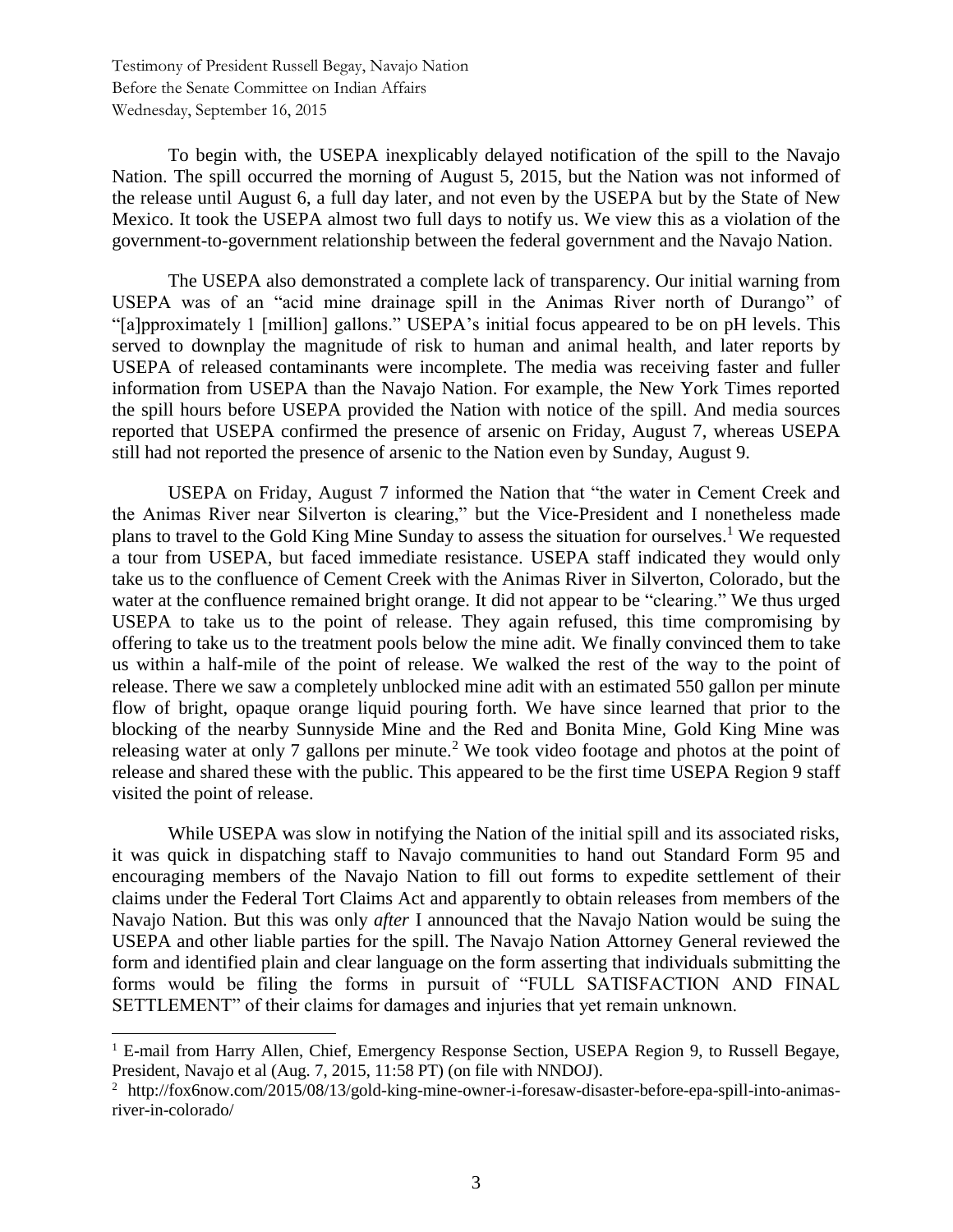This presented our people with a difficult choice. The economics of farming makes the cashing out of harvests time-critical. Our farming families were expecting to sell their harvests along a predictable timeline that was disrupted by the closing of the San Juan River to irrigation use. They relied on the predictability of this timeline to defer bills and expenses until harvest time. Now that time is passing, and many of them need their anticipated harvest returns immediately to catch up on bills and to buy school clothes, among other things. Yet if they fill out Standard Form 95 and receive a settlement check, they may not be able to defer cashing that check while they wait for additional damages or injuries to accrue. I, along with the Vice-President and Attorney General, have thus asked USEPA for an interim claims process that will allow for ongoing claims filings, and our Attorney General has asked for a U.S. Attorney General opinion confirming that the filing of Standard Form 95 and the settling of a claim filed under that form or process does not in fact fully satisfy and settle the claim. None of this has happened while the Navajo people continue to suffer. Despite our requests, the USEPA has yet to confirm to us that it will fully and fairly address all damages and injuries to members of the Navajo Nation who have been impacted by the spill.

These instances—but a few among many—have led to distrust by the Navajo Nation towards USEPA, both among our farmers and our leadership. The NNEPA, in contrast, continues to have the trust of our farmers and our leadership. Despite the NNEPA's limited resources, we turn to the NNEPA for honest data assessments and technical answers.

# **III. HISTORY OF CONTAMINATION OF THE SAN JUAN RIVER AND THE NEED FOR CLEANUP**

This incident is one of many where responsible parties have contaminated Navajo land and water. I was born and raised in Shiprock, and as a child one summer, I once saw hundreds of dead fish floating down the San Juan River. We knew something was not right with all these dead fish in the River. But the next day we were back in the water, playing in it. There was no one to tell us to stay out of the water—that it was dangerous. We always wondered why all the fish died in the River, and it was not until USEPA Administrator Gina McCarthy visited Shiprock on August 13, that I learned the story of why this occurred. There is a 1.5 million ton uranium tailings pile above a floodplain feeding into the San Juan River in the middle of Shiprock. That summer, a dam holding a pool of tailing-contaminant filled water burst into the River. But no one told us what had happened. We cannot tolerate this contamination of our sacred lands.

Yet the recent spill threatens to recur, either from unsettling of contaminated sediment in our River waters, or from ongoing contaminated releases from upstream mines. USEPA stated early on that we will be dealing with the effects of USEPA's Gold King Mine chemical spill "for decades." Gold King Mine is just one of over 300 abandoned hardrock mines in the heavily contaminated 140-mile-area known as the Upper Animas Mining District (District).<sup>3</sup> The District includes private, federal, and state lands, and the town of Silverton.<sup>4</sup> Gold King Mine was twice

<sup>3</sup> http://www2.epa.gov/region8/upper-animas-mining-district

<sup>4</sup> http://www2.epa.gov/region8/upper-animas-mining-district.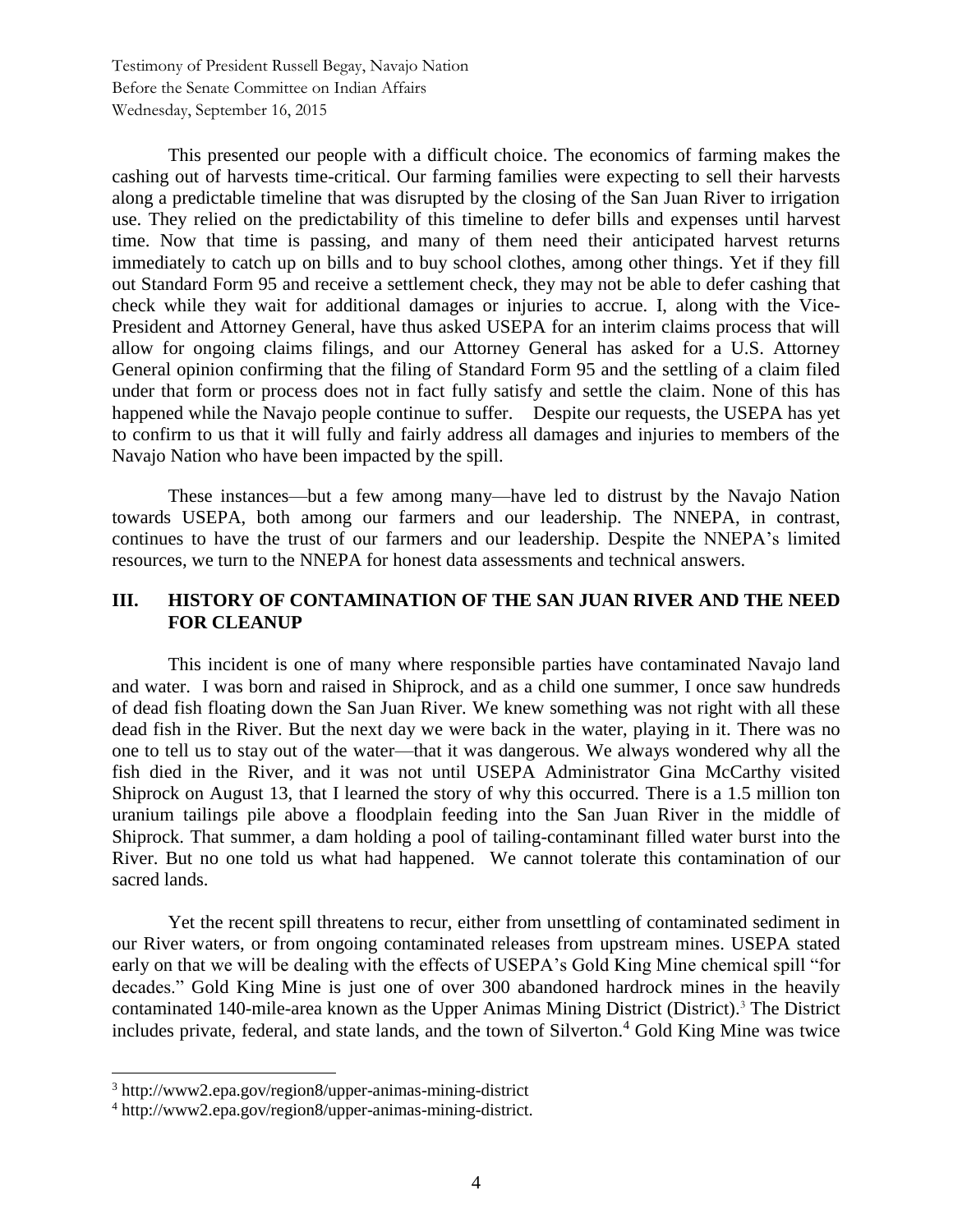considered for inclusion on the National Priorities List (NPL), both as part of the District, and as a narrower carve-out from the District, and the recent spill was preceded by two spills in the 1970s. We sent a letter to Administrator McCarthy on Monday, September 7, requesting that this District be made a Superfund site so that USEPA will make the cleanup and containment of the site a priority, and thereby protect us downstream communities.

The Mine's first Superfund site assessment was conducted in the 1990s, and the assessment concluded, "that water quality standards were not achieved" in the District.<sup>5</sup> The assessment also identified "severe impacts [of the District] to aquatic life in the Upper Animas and its tributaries."<sup>6</sup> Despite the serious harm being caused by the District, USEPA postponed listing the District on the NPL in order to allow a "community-based collaborative effort" to clean up and mitigate harm from the District "as long as progress was being made to improve the water quality of the Animas River."<sup>7</sup>

Yet in 2005, the "water quality ha[d] declined significantly" in the area, and so in 2008, USEPA performed another NPL assessment, this time on the Upper Cement Creek alone.<sup>8</sup> The study again confirmed, "that the area would qualify for inclusion" on the NPL.<sup>9</sup> Despite the additional confirmation that the Mine area should be listed on the NPL, "EPA postponed efforts to include the area on the National Priorities List," again "after receiving additional community input."<sup>10</sup> USEPA's repeated denial of the facts with respect to the level of harm posed by the Gold King Mine and its surrounding mines has placed downstream jurisdictions such as the Nation at undue risk. This further contributes to a lack of trust in USEPA's ability to protect the health and well-being of Navajo people.

The threat of a spill from the District remains under the existing management scheme. The chemicals found in the District pose significant human health risk as they contain known carcinogens and elements, like lead and arsenic, that can affect major organ systems such as cardiovascular, respiratory, gastrointestinal and reproductive systems. The risks to the Navajo people are very real. Neither my people nor the other communities living near the rivers can tolerate a recurrence of the unprecedented damage caused by the Gold King Mine Spill.

Based on our extrapolation of known data, over 20 million gallons of aggregate contaminated flow has spilled from the Mine since August 5. If the USEPA does not address these sites through designation as a Superfund site, contaminants will continue to flow freely into the Nation's waters, and the concentration of contaminants in our waters will increase, extending the duration of exposure for our people, which is already significant now, even further into the future. Metals poison people slowly, and sediments eventually make their way downstream. We

 $\overline{a}$ 

<sup>10</sup> *Id*.

<sup>5</sup>http://www2.epa.gov/sites/production/files/2015-

<sup>08/</sup>documents/goldkingminewatershedfactsheetbackground.pdf at 2.

<sup>6</sup>http://www2.epa.gov/sites/production/files/2015-

<sup>08/</sup>documents/goldkingminewatershedfactsheetbackground.pdf at 2.

<sup>7</sup> *Id*.

<sup>8</sup> *Id*.

<sup>9</sup> *Id*.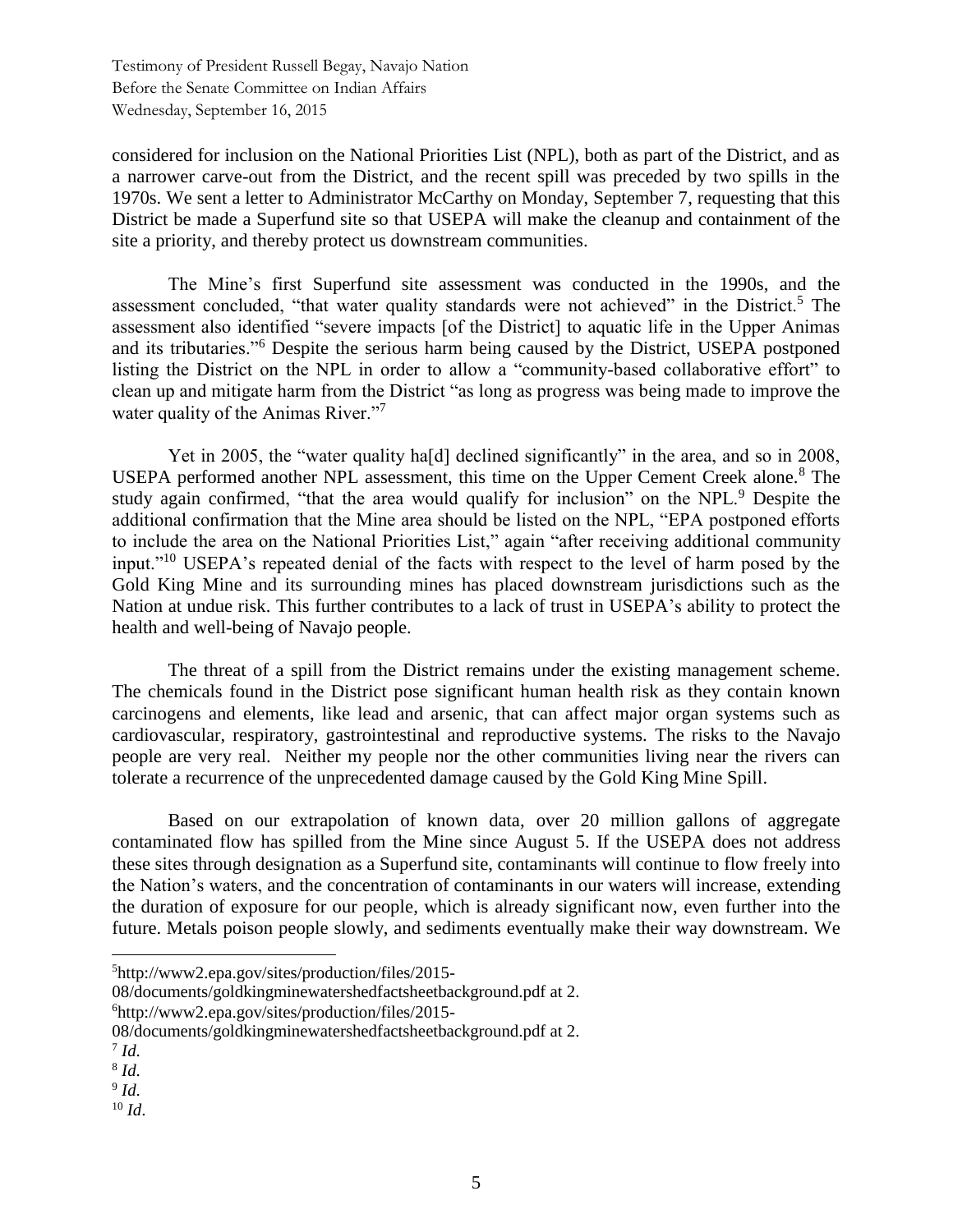are thus gravely concerned that the metals coming from Gold King Mine and the District are making their way down to us, and will settle in our slow waters. We are also concerned that efforts to flush contaminants out of the Farmington area flushed contaminated sediments into our territory, and that those contaminants will remain here for a long time. We do not want our people to be poisoned, so we urge you to do what you can to help us secure NPL listing for the District.

# **IV. SHORT AND LONG-TERM IMPACTS**

The impacts of this spill, as well as the ongoing contamination from mines in the area, are devastating and myriad. The reliance of our people on the San Juan River and the significance of the River to our people cannot be overstated. The Navajo Nation as a whole is a largely agricultural society, and our people have traditionally farmed and ranched since pre-contact. The San Juan River Basin is a bastion for ancient Navajo seed strains that our people have carefully refined over centuries to thrive in our arid region. Farming and ranching are the backbone of our culture and economy, and are both heavily dependent on the San Juan River. Indeed, in our arid region with little water distribution infrastructure in place, our farmers rely heavily on the San Juan River and ditch irrigation practices to keep their fields hydrated and their crops growing. I want to lay out for the Committee some of the impacts of the contamination on the Navajo Nation. But I want to stress that, because of the historic and long-term nature of the contamination caused by the spill and the lack of full transparency, all of the economic, health, cultural, and other impacts to the Navajo people are not yet known.

*First*, our farmers and ranchers and our traditional people felt the most immediate impact from the spill. You can imagine the significant economic and emotional toll on our farming families, who mostly live on their farmlands and consume their crops as a matter of subsistence. These families have lost a significant portion of a full growing season's worth of work. Now these families have to look at their dead crops each day, and are constantly reminded of the loss.

As I visited farmers and ranchers, I saw a lot of farms where corn had not fully matured due to lack of water. As a result, the corn crops had only the stalk but no corn. The corn pollen that is so critical to everyday Navajo spiritual life did not develop properly for many of these crops. A lot of Navajo melons only grew to a fifth of their size. One family was forced to abandon all but a single acre of their 32-acre field, opting to save plants with cultural significance.

*Second,* the spill has already severely impacted our economy and may continue to do so for years to come. The Navajo Nation already faces a daunting unemployment rate of 42 percent. Yet along the San Juan River, many of our people are able to make a life for themselves and support their families through farming and ranching. Many of our farmers create additional economic value for themselves by carefully growing profitable organic crops, or raising grassfed and organic beef or mutton product. Now their livelihoods have been significantly disrupted by the spill. Growing cycles and field rotations have been disrupted, and farmers who are used to producing their own farm goods will now need to buy fruits and vegetables for themselves, and hay and alfalfa for their livestock, to replace what was lost. Our farmers will also lose income from the expected sales that did not or will not occur. Even farmers who have been able to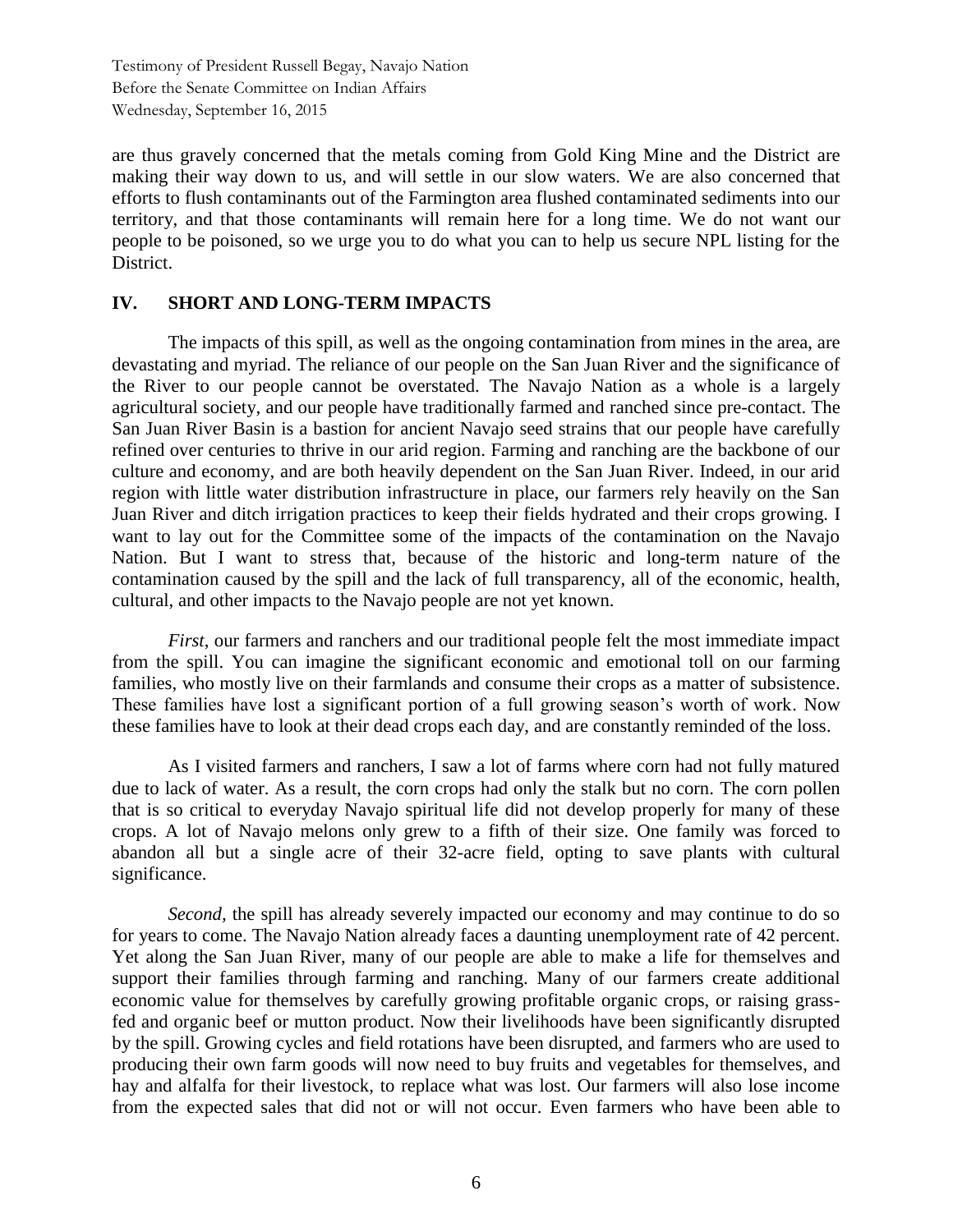salvage their farm goods now face a stigma developing with respect to fruits and vegetables grown along the San Juan River. This triggers a cycle of economic losses for the community.

*Third*, the long-term health effects of the spill are ominous and not fully understood. Heavy metals like lead, arsenic and others that were discharged during the spill are known to be dangerous to humans, animals, and plants. These metals persist in the environment and are particularly harmful to fetuses and children. To provide a sense of the magnitude of exposure to these harmful metals just from the spill, one report of EPA data indicated that lead was found near the Cement Creek/Animas River confluence "at more than 200 times higher than the acute exposure limit for aquatic life, and 3,580 times higher than federal standards for human drinking water." And arsenic was found "more than 24 times the exposure limit for fish and 823 times the level for human ingestion."<sup>11</sup> Human consumption of farm products and livestock raised on contaminated water is therefore of grave concern. We are especially concerned about sheep because sheep liver and kidney are cultural delicacies, and are organs that are most likely to concentrate contaminants. In addition, long-term effects on wildlife that live in or rely on the River for water must be understood because we hunt and fish these animals to put food on our tables, and as part of our traditional cultural practices. Although USEPA has stated that surface water returned to its previous condition, many of the contaminants have merely settled to the bed of the River, and will be remobilized later during storm events, for example.

*Fourth* are the cultural and spiritual losses that we have sustained. Indeed, the Navajo Nation's impacts are felt most pointedly in the disruption of our cultural principle of *hozho*, which encompasses beauty, order, and harmony, and expresses the idea of striving to maintain balance in the Navajo universe. We connect to our land, our water, and each other through ceremonies and gatherings. We grow four types of corn, each used for a specific purpose in our ceremonies, and those seeds are protected by the strong culture of farming that has persisted in the San Juan River Basin. Navajo cornhusks are mixed with tobacco to create ceremonial smoke, and our corn pollen is used as an essential element in all Navajo ceremonies. One of our corn seed strains is utilized in our critical kinaalda ceremonies (the coming of age ceremonies for our women). We also grow an array of heirloom fruits and vegetables that our people eagerly anticipate selling and purchasing during our popular fair season each fall. Those fruits and vegetables are shared over family tables, and are a part of the cultural glue that keeps our families and way of life intact. Families travel for hours across the Nation to the San Juan River Basin to access these ingredients for our ceremonies and celebrations. But the spill destroyed many of these crops so critical to our prayers, ceremonies, and our way of life.

*Fifth*, the impairment of the River and the adverse impacts to our farmers and ranchers, and our community as a whole, will mark a moment of community trauma that will be endured for years to come. This new trauma will compound our already significant historical trauma, and raises new and troubling public health concerns. Already three suicides have occurred in the course of the last two weeks in affected communities along the River. Our Department of Health is researching the connection of the suicides to the spill, and we are concerned that these might be the first of a larger cluster. This tragedy affects all of our Nation because so many of us have relatives in Northern Navajo. Compounding this trauma, are the repeated response failures and

<sup>11</sup> http://m.startribune.com/nation/321518301.html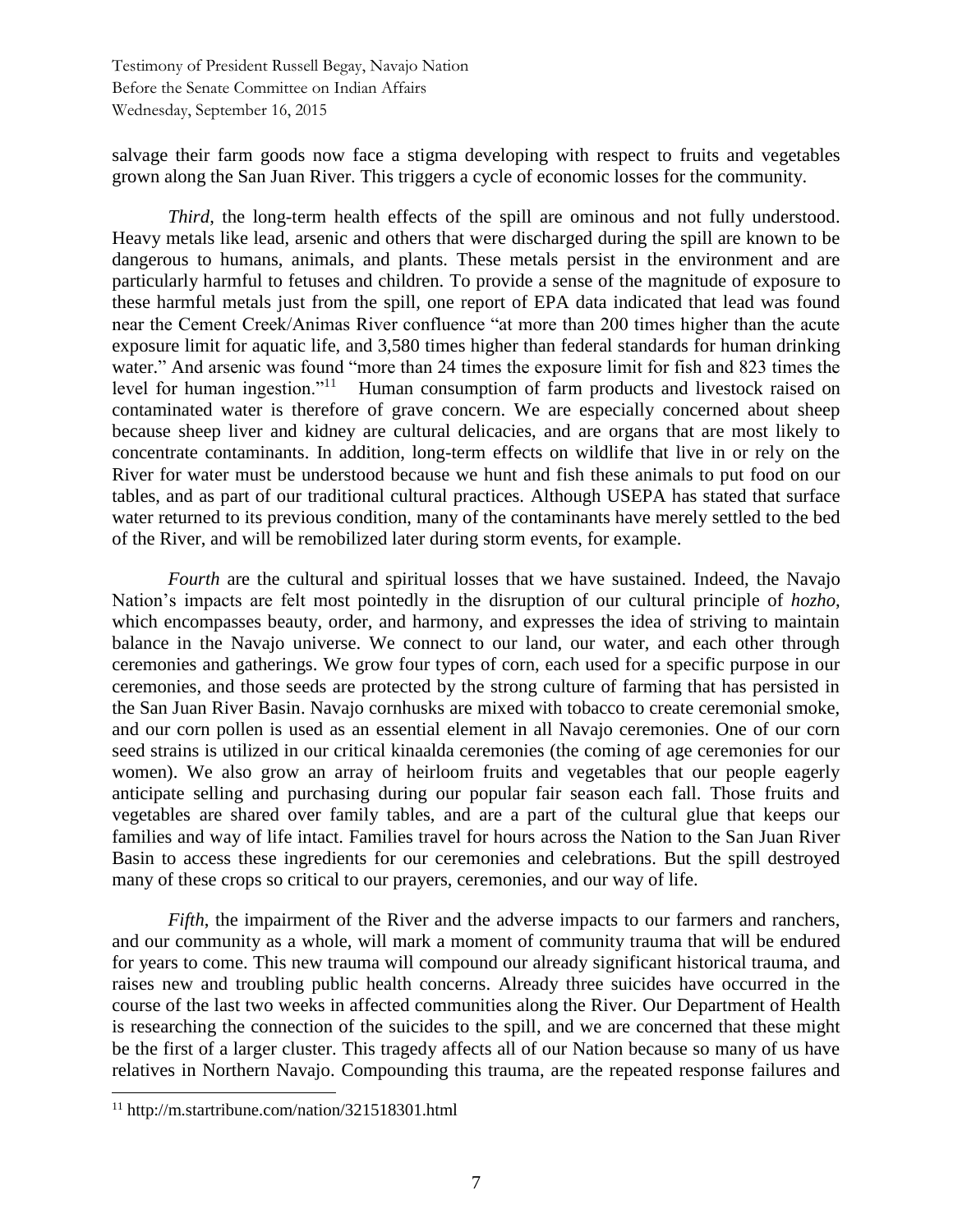withdrawals of aid (and blockage of aid) by USEPA, which have sent a strong message to our people that Navajo lives don't matter, that our health and well-being don't matter, and that our way of life doesn't matter. We will be dealing with the effects of this spill for decades and rebuilding the shattered sense of self so many of our people are experiencing as a result of this disaster.

# **V. SIGNIFICANT RESOURCE NEEDS**

In light of the devastating impacts from this spill, both known and yet unknown, we need to act quickly and thoughtfully to protect our Navajo citizens, our natural resources, the Navajo way of life, and most importantly our future generations. We need assistance from the responsible parties to address the short- and long-term impacts, to make us whole, and to return the beauty and *hozho* to our River and our people. In addition to oversight and national attention, Congress can provide forward-thinking legislative solutions to some of these issues. We therefore ask for the following:

1. **We continue to need resources from USEPA, FEMA and BIA to address the ongoing need**. We still need continued delivery of water for both livestock and farming, as well as the delivery of hay to impacted ranchers. Farmers and livestock owners are essentially fed water from two point sources along the San Juan River. Although we have allowed the waterways to be opened for irrigation only, the farmers who are fed water from one point source have unanimously voted not to use the San Juan River water because they lost all faith in the USEPA's data. These farmers still need water for both their crops and livestock and hay for their penned livestock. The USEPA's actions in this matter have spread fear, and our farmers and ranchers should not be penalized for their lack of trust in the USEPA.

On the other point source, the water was reopened for irrigation purposes only. Based on the data samples our Navajo Nation Environmental Protection Agency has seen, the contaminant levels were still above Navajo standards and therefore the water is not safe for consumption by livestock. As such, livestock owners in the area need to pen up their animals in order to prevent them from drinking the River water. They will still need water delivery and hay for their penned livestock.

Even in light of the above, the USEPA has essentially withdrawn assistance. The Bureau of Indian Affairs has been helpful, but they had to pull out because they ran out of funds. FEMA has denied assistance to Navajo, deferring to USEPA as the lead response agency. As it currently stands, there are no federal services being provided to farmers and ranchers in the area. We as a Navajo Nation government, and our farmers and livestock owners, are left to deal with not only the contamination, but the financial and emotional mess left behind by the USEPA's actions. I ask, why should we bear that burden?

2. **If USEPA will not continue its services to mitigate the harm to farmers and ranchers, we need assurances that they will fairly and fully compensate the affected farmers and livestock owners for their damages.** Many farmers and ranchers have lost crops. Many have expended their own funds to try and mitigate their damages. Some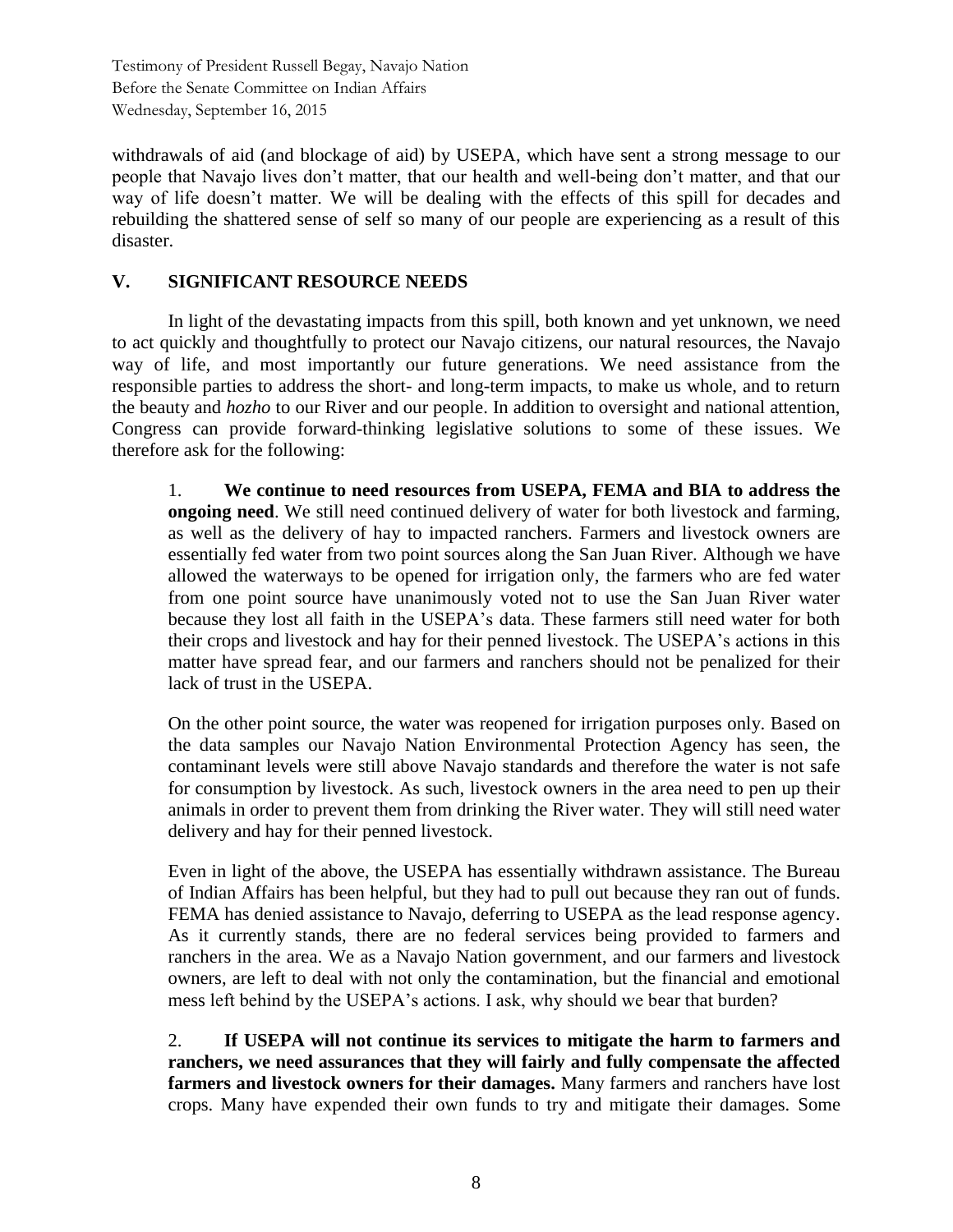have lost economic value of their goods, among a whole host of other possible damages. We are unsure as to whether the FTCA claim process will provide fair, full, and ongoing compensation to our people. As previously stated, we have asked USEPA for an interim claims process or a relief fund that will allow for ongoing claims and quick remuneration. And we have asked the U.S. Attorney General for an opinion confirming that the filing of Standard Form 95 and the settling of a claim filed under that form or process does not in fact fully satisfy and settle the claim as the plain language of the form and the FTCA itself indicates. Despite the urgency with which our people need to be compensated for their already experienced losses, to date we have received no response or confirmation from the USEPA or USDOJ.

**3. We need resources to conduct our own water, sediment, and soil monitoring, and authority for the NNEPA to do the necessary work.** Due to our lack of trust in the USEPA and the conflict of interest that exists with the USEPA, we want to be able to monitor their work and confirm their results. We will require an on-site lab, and additional staffing to manage the sampling and lab performance. We are already expanding our scope of work into the realm of sediment testing, but testing and lab work is expensive, so we need additional funding to facilitate that work. This will enable us to provide our farmers and our leaders with the answers they deserve, and with answers they can trust.

4. **The U.S. Environmental Protection Agency needs to clean up all the contamination that is flowing into the River**. As we have discovered, along with the Gold King Mine, there are many hundreds of hardrock mines along the River that continually release contaminants into the River. We suspect that the volume of contaminants they release over time is much greater in magnitude than this latest burst from the Gold King Mine. USEPA needs to develop a plan to clean up these sources of contaminants, share their plan, and implement and complete that plan. We request, as part of the plan, that USEPA designate these mines as superfund sites.

5. **We need resources to address near- and intermediate-term impacts**. We need assistance to create redundant and auxiliary water supplies, at least two treatment plants, additional drilling for wells, repair of windmills and new reservoirs to guard against the negative impacts of future contamination. Until there is a plan in place from the USEPA that would prevent future contamination of the San Juan River, and that plan is implemented, we need these water supplies and reservoirs in case we need to shut off water from the River again. For the sake of our people and our Nation, we hope we do not ever have to do that again, but for now, that risk remains. We also need treatment plants to filter out contaminants to make the water safe for human, animal and agricultural consumption, including a water treatment plant at the head of our waters in the communities of Upper Fruitland and Shiprock.

6. **We need resources to study and address the long-term health, economic and environmental impacts of the spill and to return the River to a safe and healthy state**. While long-term health and economic impacts have not yet been quantified, we